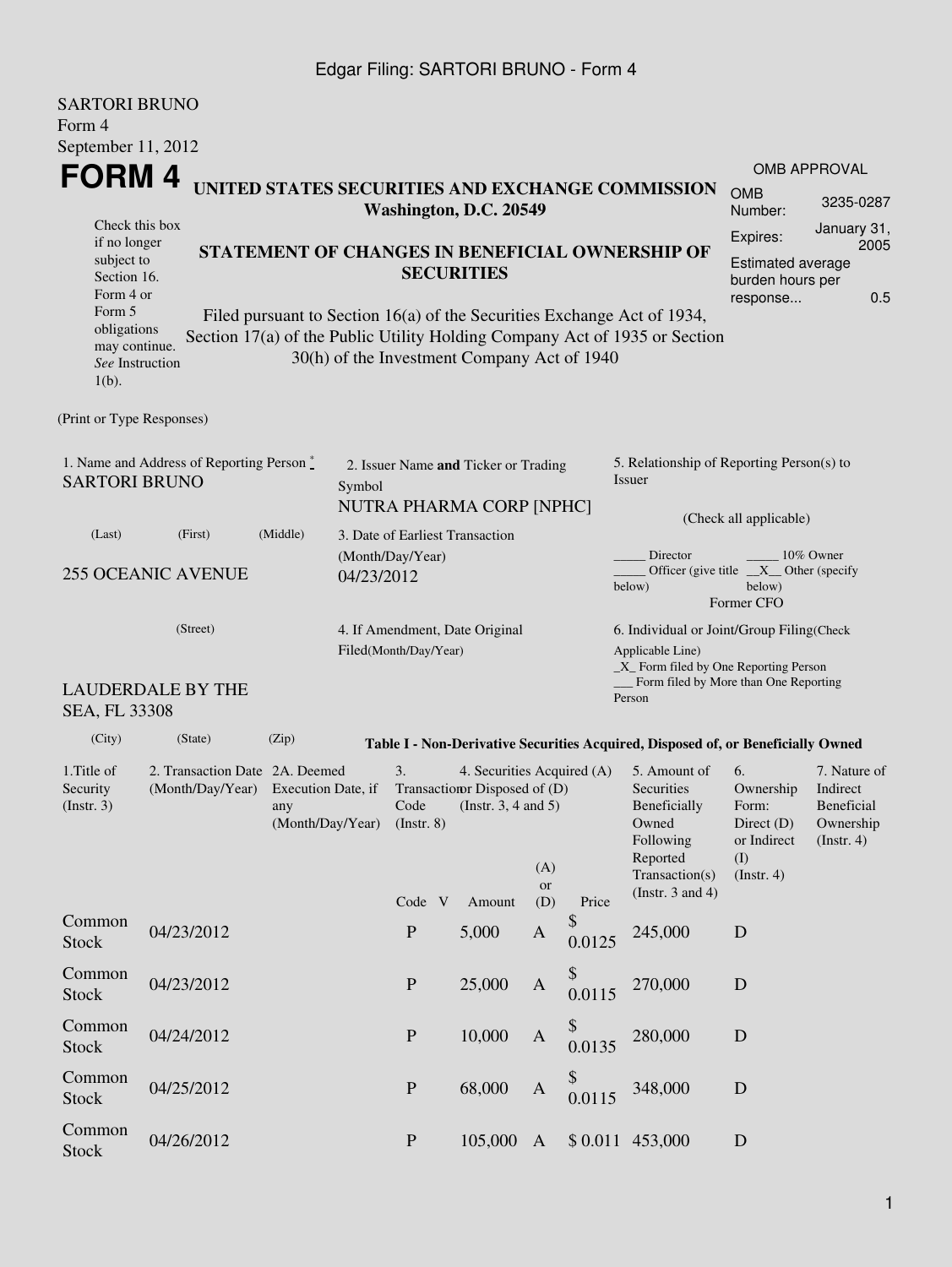## Edgar Filing: SARTORI BRUNO - Form 4

| Common<br><b>Stock</b> | 05/22/2012 | P | 7,000   | $\mathbf{A}$ | $$0.011$ 460,000 | D |
|------------------------|------------|---|---------|--------------|------------------|---|
| Common<br>Stock        | 05/30/2012 | P | 8,000   | $\mathbf{A}$ | $$0.015$ 468,000 | D |
| Common<br>Stock        | 05/31/2012 | P | 10,000  | $\mathbf{A}$ | \$0.013 478,000  | D |
| Common<br>Stock        | 06/01/2012 | P | 8,100   | $\mathbf{A}$ | $$0.013$ 486,100 | D |
| Common<br><b>Stock</b> | 08/30/2012 | S | 303,990 | D            | \$ 0.011 240,000 | D |

Reminder: Report on a separate line for each class of securities beneficially owned directly or indirectly.

**Persons who respond to the collection of information contained in this form are not required to respond unless the form displays a currently valid OMB control number.** SEC 1474 (9-02)

**Table II - Derivative Securities Acquired, Disposed of, or Beneficially Owned (***e.g.***, puts, calls, warrants, options, convertible securities)**

| 1. Title of      | $\overline{2}$ . | 3. Transaction Date 3A. Deemed      |                  | 4.                | 5.            | 6. Date Exercisable and |            | 7. Title and                 | 8. Price of | 9. Nu     |
|------------------|------------------|-------------------------------------|------------------|-------------------|---------------|-------------------------|------------|------------------------------|-------------|-----------|
| Derivative       | Conversion       | (Month/Day/Year) Execution Date, if |                  | TransactionNumber |               | <b>Expiration Date</b>  |            | Amount of                    | Derivative  | Deriy     |
| Security         | or Exercise      |                                     | any              | Code              | of            | (Month/Day/Year)        |            | Underlying                   | Security    | Secur     |
| $($ Instr. 3 $)$ | Price of         |                                     | (Month/Day/Year) | $($ Instr. $8)$   | Derivative    |                         |            | Securities                   | (Insert. 5) | Bene      |
|                  | Derivative       |                                     |                  |                   | Securities    |                         |            | (Instr. $3$ and $4$ )        |             | Owne      |
|                  | Security         |                                     |                  |                   | Acquired      |                         |            |                              |             | Follo     |
|                  |                  |                                     |                  |                   | $(A)$ or      |                         |            |                              |             | Repo      |
|                  |                  |                                     |                  |                   | Disposed      |                         |            |                              |             | Trans     |
|                  |                  |                                     |                  |                   | of $(D)$      |                         |            |                              |             | $($ Instr |
|                  |                  |                                     |                  |                   | $($ Instr. 3, |                         |            |                              |             |           |
|                  |                  |                                     |                  |                   | 4, and 5)     |                         |            |                              |             |           |
|                  |                  |                                     |                  |                   |               |                         |            | Amount                       |             |           |
|                  |                  |                                     |                  |                   |               |                         |            |                              |             |           |
|                  |                  |                                     |                  |                   |               | Date                    | Expiration | <b>or</b><br>Title<br>Number |             |           |
|                  |                  |                                     |                  |                   |               | Exercisable             | Date       | of                           |             |           |
|                  |                  |                                     |                  |                   |               |                         |            |                              |             |           |
|                  |                  |                                     |                  | Code V            | (D)<br>(A)    |                         |            | <b>Shares</b>                |             |           |

## **Reporting Owners**

| <b>Reporting Owner Name / Address</b>                                                |            | <b>Relationships</b> |         |            |  |  |  |
|--------------------------------------------------------------------------------------|------------|----------------------|---------|------------|--|--|--|
|                                                                                      | Director   | $10\%$ Owner         | Officer | Other      |  |  |  |
| <b>SARTORI BRUNO</b><br><b>255 OCEANIC AVENUE</b><br>LAUDERDALE BY THE SEA, FL 33308 |            |                      |         | Former CFO |  |  |  |
| <b>Signatures</b>                                                                    |            |                      |         |            |  |  |  |
| /s/ Bruno Sartori                                                                    | 09/11/2012 |                      |         |            |  |  |  |
| **Signature of                                                                       | Date       |                      |         |            |  |  |  |

Reporting Person